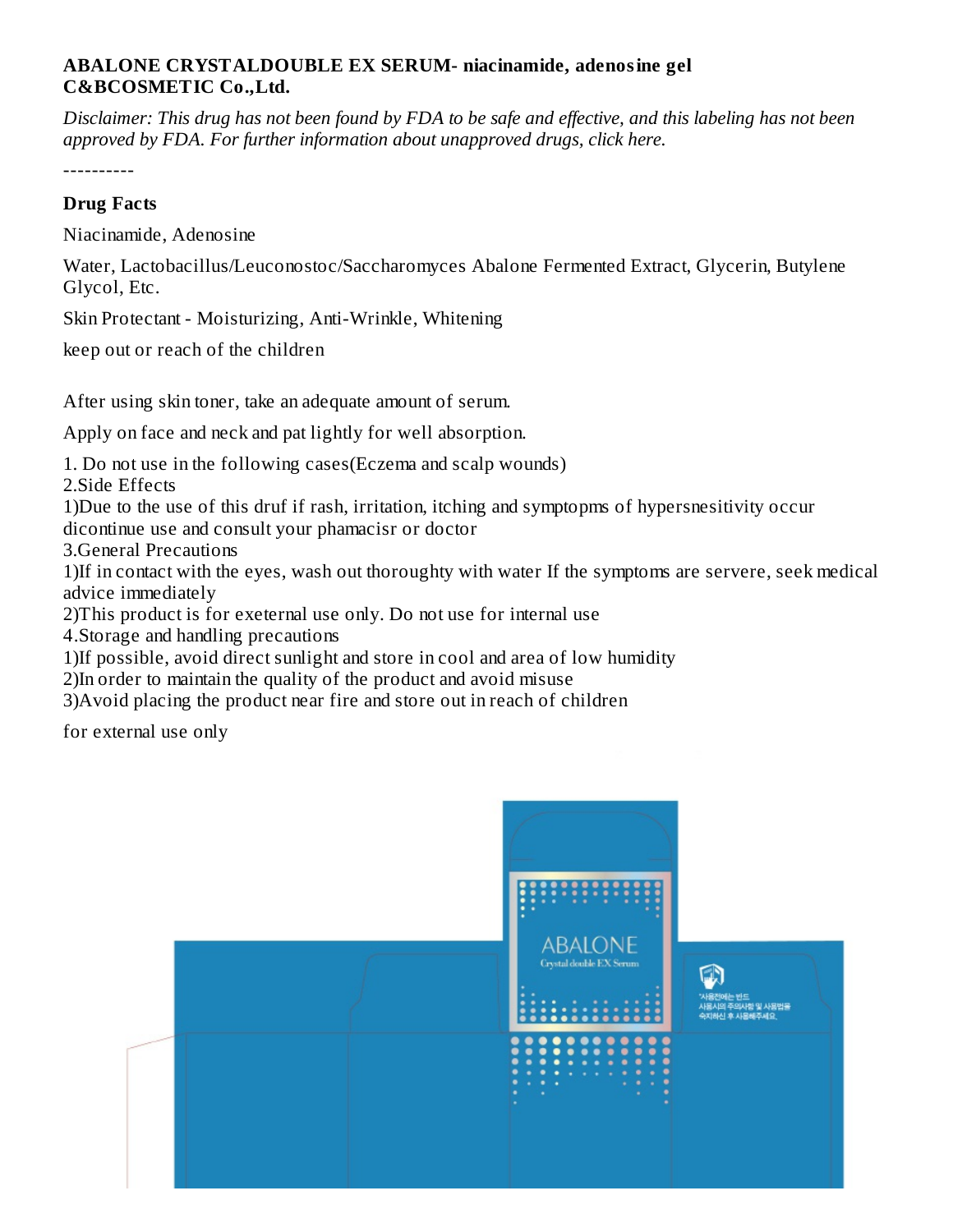

| <b>ABALONE CRYSTALDOUBLE EX SERUM</b>                            |                       |                    |                          |  |                 |  |  |  |
|------------------------------------------------------------------|-----------------------|--------------------|--------------------------|--|-----------------|--|--|--|
| niacinamide, adenosine gel                                       |                       |                    |                          |  |                 |  |  |  |
|                                                                  |                       |                    |                          |  |                 |  |  |  |
| <b>Product Information</b>                                       |                       |                    |                          |  |                 |  |  |  |
| Product Type                                                     | <b>HUMAN OTC DRUG</b> | Item Code (Source) |                          |  | NDC:60611-0017  |  |  |  |
| <b>Route of Administration</b>                                   | <b>TOPICAL</b>        |                    |                          |  |                 |  |  |  |
|                                                                  |                       |                    |                          |  |                 |  |  |  |
|                                                                  |                       |                    |                          |  |                 |  |  |  |
| <b>Active Ingredient/Active Moiety</b>                           |                       |                    |                          |  |                 |  |  |  |
| <b>Ingredient Name</b>                                           |                       |                    | <b>Basis of Strength</b> |  | Strength        |  |  |  |
| NIACINAMIDE (UNII: 25X51I8 RD4) (NIACINAMIDE - UNII:25X51I8 RD4) |                       |                    | <b>NIACINAMIDE</b>       |  | $2 g$ in 100 mL |  |  |  |
| ADENOSINE (UNII: K72T3FS567) (ADENOSINE - UNII:K72T3FS567)       | <b>ADENOSINE</b>      |                    | $0.04$ g in 100 mL       |  |                 |  |  |  |
|                                                                  |                       |                    |                          |  |                 |  |  |  |
|                                                                  |                       |                    |                          |  |                 |  |  |  |

### **Inactive Ingredients**